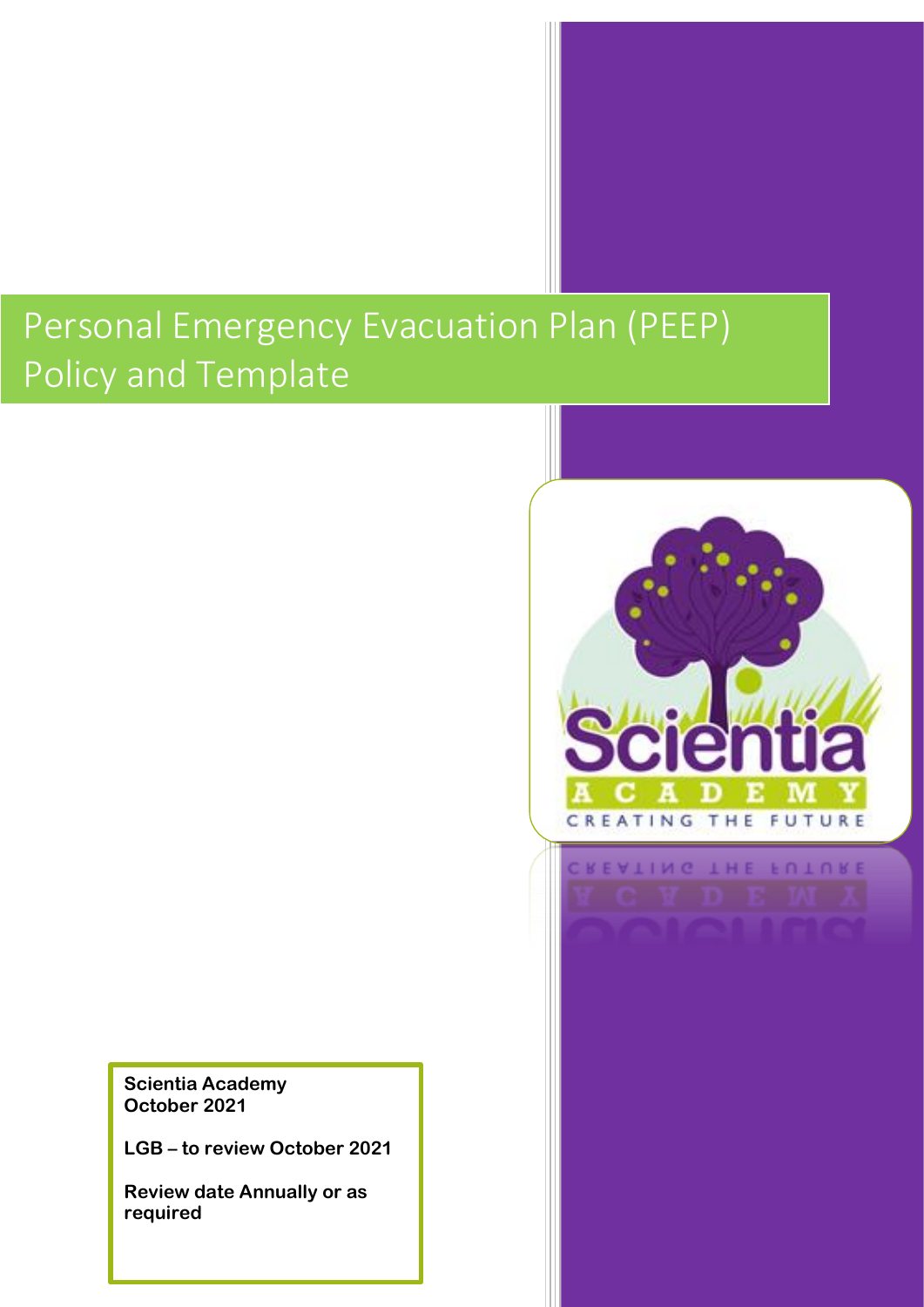# **Contents:**

### **Statement of Intent**

- 1. Background
- 2. Key Roles and Responsibilities
- 3. PEEPs
- 4. Evacuation in an Emergency
- 5. Training
- 6. Record keeping
- 7. Monitoring and review

## **Appendices**

Appendix 1 – Pupil - PEEP Template

Appendix 2 – Staff / Visitors / Contractors – PEEP Template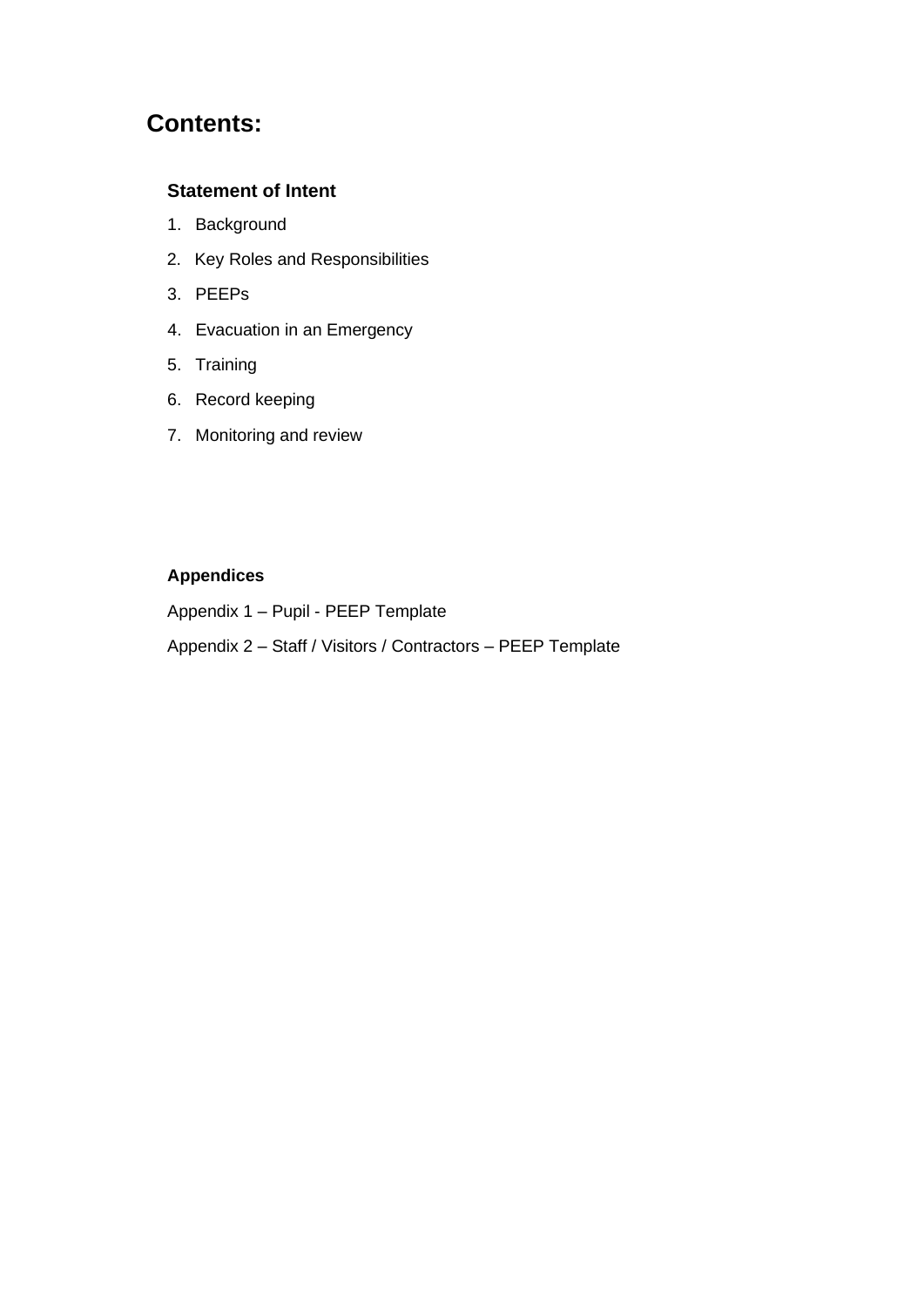#### **Statement of Intent**

#### **Scientia Academy:**

- Positively promotes inclusion and will take all reasonable steps to ensure that children / young people or staff who might be classed as disabled or SEN are not discriminated against or treated less favourably than others.
- Keeps a record of all pupils with PEEPs and ensure they are reviewed regularly.
- Ensures that all members of school staff (including supply teachers and support staff) who encounter pupils or staff with PEEPs know what to do in the event of an emergency evacuation

Signed by:

**Headteacher** Date: Date: Date: Date: Date: Date: Date: Date: Date: Date: Date: D

| Date: |  |  |  |
|-------|--|--|--|
|       |  |  |  |

Chair of Governors

Review date: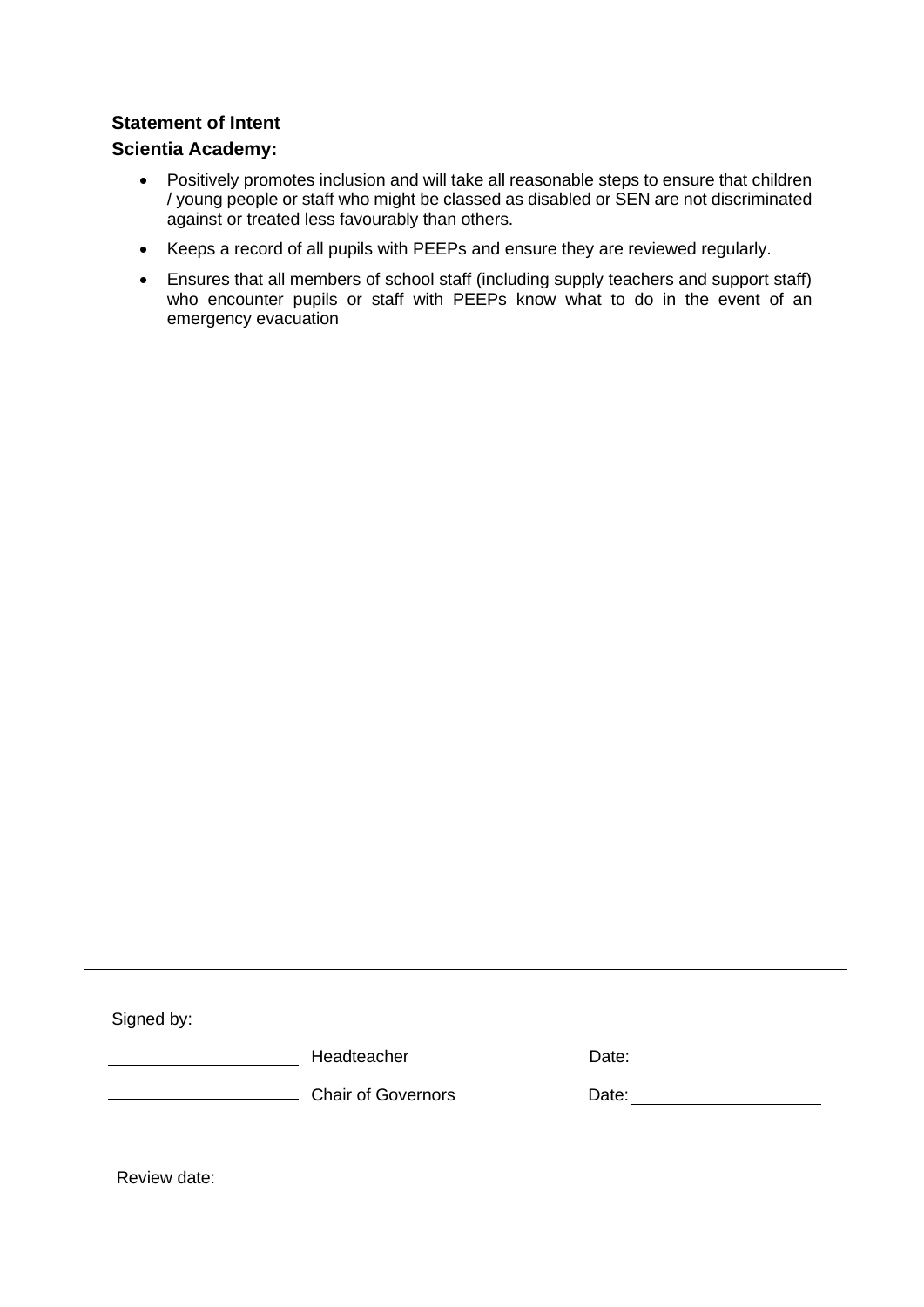#### **1. Background**

The aim of the Personal Emergency Evacuation Plan (PEEP) Policy is to advise staff / pupils / visitors on the process of personal evacuation and instructions on how to prepare individual Personal Emergency Evacuation Plan's (PEEP) for:

- Disabled or sensory impaired pupils attending Scientia Academy
- Disabled or sensory impaired staff working at Scientia Academy
- Disabled or sensory impaired visitors / contractors attending Scientia Academy

A PEEP may be required for anyone who has any form of disability (including sensory impairment).

The aim of a PEEP is to provide pupils, staff, visitors and contractors who can not get themselves out of the building unaided, with the necessary information and assistance to be able to manage their escape to a place of safety and to ensure that the correct level of assistance is always available.

#### **2. Key Roles and Responsibilities**

The Governing Body has a responsibility to:

- Ensure the health and safety of staff and pupils on the school premises and when taking part in school activities.
- Ensure that the PEEP Policy, as written, does not discriminate on any grounds, including, but not limited to: age, ethnicity/national origin, culture, religion, gender, disability or sexual orientation.
- Handle complaints regarding this policy as outlined in the school's Complaints Policy.
- Ensure the PEEP Policy is effectively monitored and updated.

The Headteacher has a responsibility to:

- Create and implement the PEEP Policy with the help of school staff, the SENCO and agencies involved with the child / staff member.
- Ensure this policy is effectively implemented and communicated to all members of the school community.
- Ensure all aspects of this policy are effectively carried out.
- Monitor the effectiveness of the PEEP Policy.
- Delegate the responsibility to create PEEPs for pupils, staff, visitors and contractors.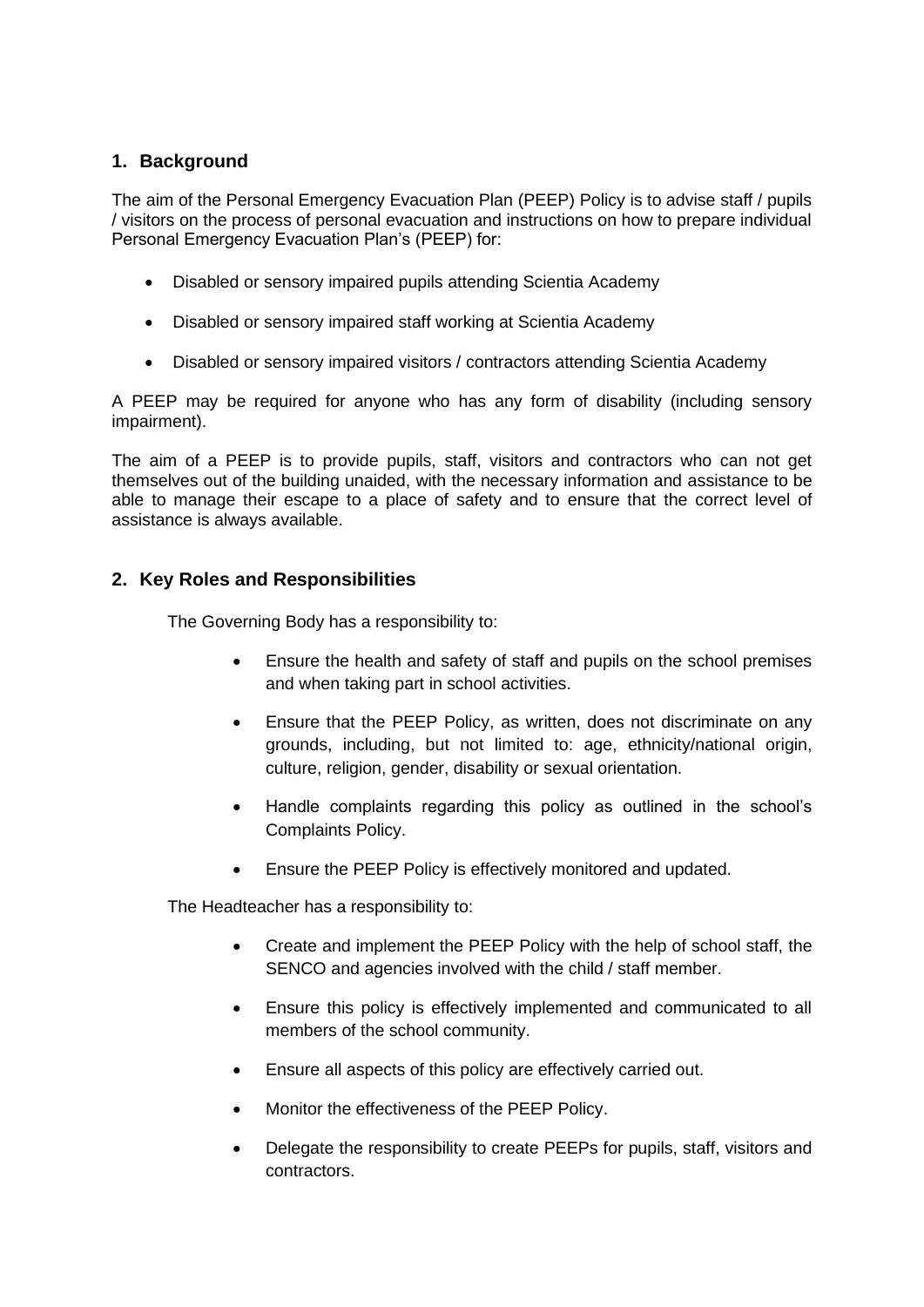- Report to the Governing Body as necessary.
- Identify persons who may need additional help in evacuating in the event of an emergency and ensure they are offered suitable practical assistance.

School staff have a responsibility to:

- Read and understand the PEEP Policy.
- Know which pupils they encounter have an active PEEP in place.
- Know what to do in the event of an emergency evacuation.

The School Office has a responsibility to:

- Assist in the creation of the PEEP Policy.
- Will ensure the PEEP register is kept up to date.
- Will ensure that teachers and support staff are aware who has a PEEP, insuring all correct paperwork has been completed.
- Will ensure that PEEP records are completed and stored accordingly.

Pupils with a PEEP have a responsibility to:

• Follow the PEEP during an emergency evacuation

The Site Manager has a responsibility to:

- Provide training to staff members of the emergency evacuation equipment.
- Ensure emergency evacuation equipment is in good working order.
- To liaise with the school office on the preparation of PEEP's ensuring that all routes are covered.

The person's responsible for preparing PEEPs at Scientia Academy is Helen Cotton (pupils), Marion Chimenes (staff) and Thomas Cotton (Visitors / Contractors).

#### **3. PEEP's**

For pupils, staff, visitors and contractors, once it has been identified that a person would require assistance in the event of an emergency which required evacuation, a PEEP should be created and completed. For example, a person with a visual impairment may need to be escorted from the premises in case of a fire and a staff member should be nominated for this activity.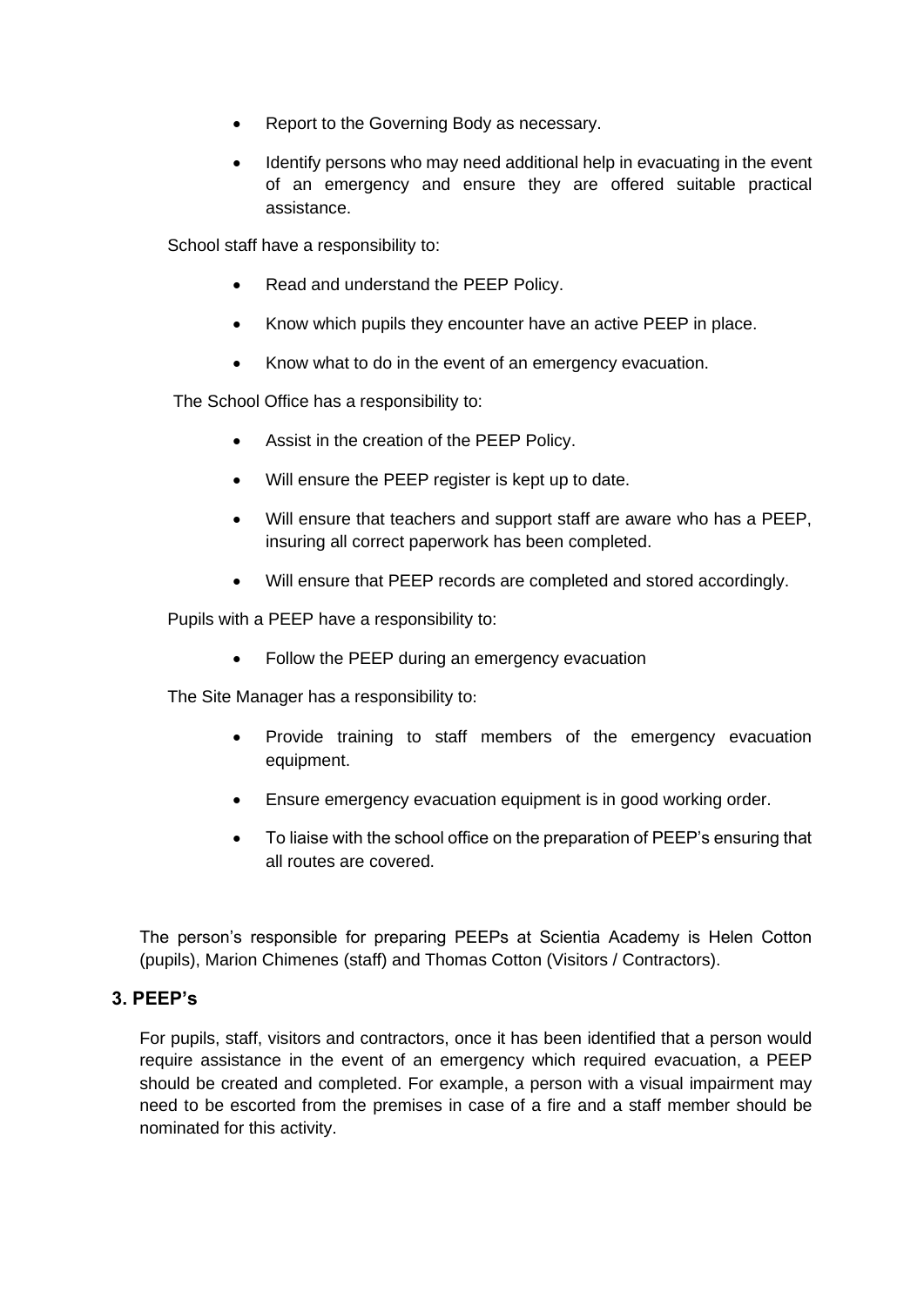Adults and children with a disability should be considered as part of the evacuation procedures. In some cases, they will be able to evacuate the building independently but some with a limited mobility or a visual or hearing impairment may require additional support in order to evacuate safely.

The use of refuge areas should be incorporated into the fire risk assessment for the building and once the procedures are in place, these should be discussed with staff, pupils, visitors and contractors.

#### **Supporting Information:**

#### **Pupils:**

- When a pupil is enrolled at the school, their evacuation plan should be developed as part of the admission process, or if their needs change during their time at the school.
- Care should be taken that all children with a disability are provided with a PEEP if they need one, whether they have been provided with an EHCP, ICP or not.
- Pupils with learning difficulties are likely to need to practice their routes for emergency evacuation more regularly than termly. If so, this should be written into their PEEP. All people involved in the evacuation for a PEEP involving pupils will need to practice.
- For pupils with sensory processing disorders, the use of ear defenders should be considered to minimise distress from the alarm sounding.

#### **Staff:**

- **Staff identified should complete the PEEP in consultation with the School Business** Manager.
- Existing staff identified that do not have a plan should have one put in place, without delay, or when there is a change in a person's ability, to ensure they can make their way out of the building safely.
- For new staff, this should form part of the induction process. This should be in confidence and it should be made clear that if they need help, it will be provided.

#### **Visitors / Contractors:**

▪ A notice will be displayed in the Front Office Reception Area to declare if they require assistance. The notice will state:

'We operate a system of assisted evacuation for disabled persons and others who may need help in an emergency. Please speak to our Reception Team and we will provide you with a suitable strategy.

We have trained members of staff who can assist you if it is necessary to evacuate. These staff will be constantly aware of your location in the premises. In the event of an emergency, we want to ensure that we provide you with assistance in the most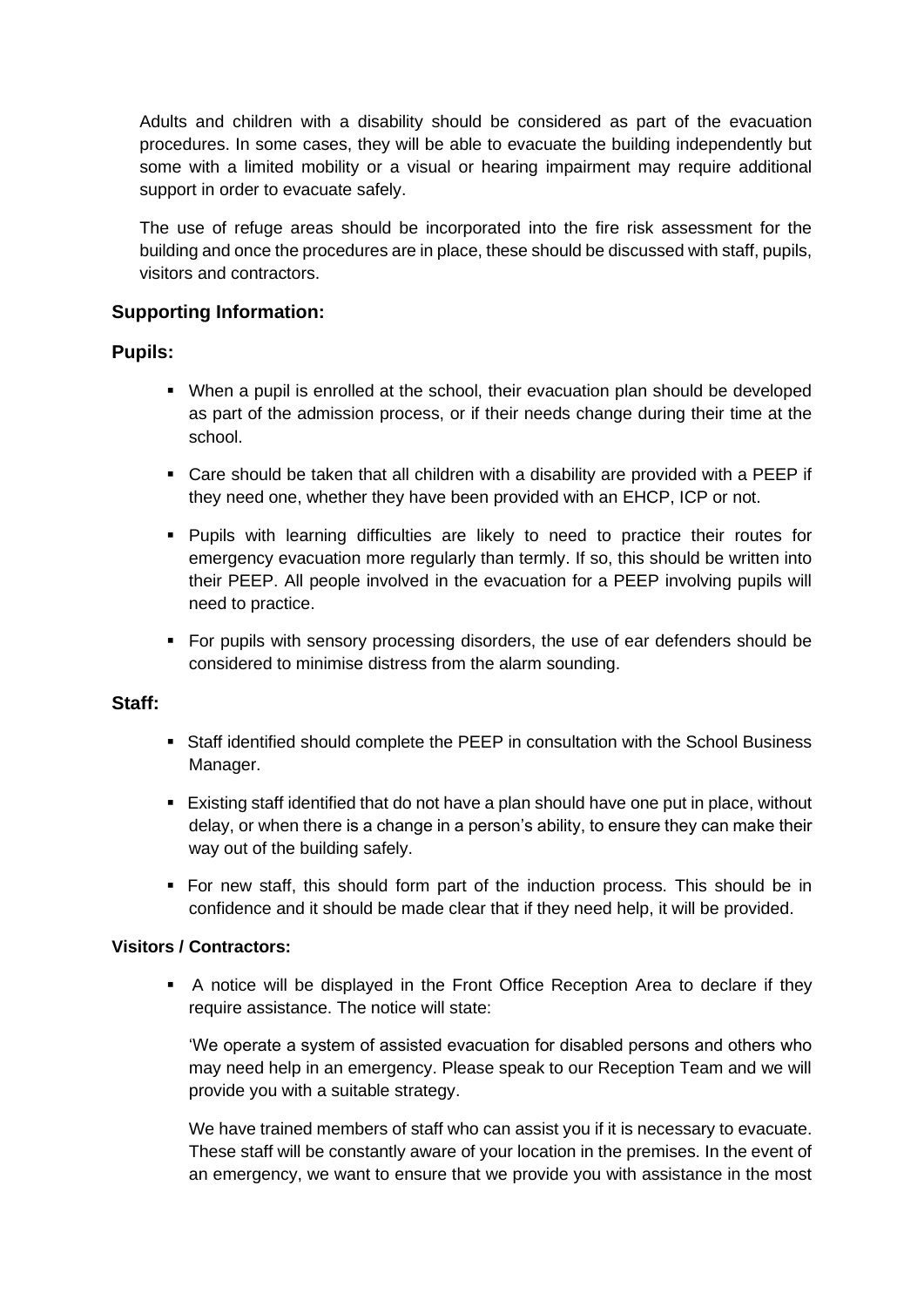appropriate way for you. You must follow instructions given by staff for your own safe evacuation.'

- A PEEP should be offered to people as part of the procedures for visitors / contractors as an extension to the signing in process. The disabled person can then choose the escape option to suit them and can be given suitable instructions.
- A suitable plan should include consideration of the building, management and disabled person can offer.
- **.** It is the responsibility of the disabled person to identify themselves when they are informed of the availability of a choice of evacuation plan, and to co-operate with the school by giving any information necessary for the safe execution of the plan.
- All staff are responsible for ensuring visitors leave the building safely, whether they have a disability and should point out the escape routes.

#### **School Productions / Public Events / Open Days etc:**

- In the event of a school production / public event or open day etc. unknown visitors may enter the school and it will be more difficult to gather the information needed for a PEEP.
- In addition, it may be impossible to know how many disabled people are present at any one time or their level of disability. In these instances, a system of standard PEEPs will not be used or advertised.
- **EXECT** Letters that are sent out regarding events will ask for those with a disability who require assistance in an emergency to contact the school in advance.

## 4. **Evacuation in an Emergency**

#### **Mobility Impaired Users**

- Where mobility impaired users are located on the first floor there are a few considerations:
	- ➢ **Temporary Refuges –** a refuge is a designated temporary safe place where users who require assistance can wait. A refuge area must be clearly signed and should be of sufficient size to accommodate both people using it as a refuge and any people passing through on their way out of the building.
	- ➢ **Scientia Academy currently has two refuge points – one is located by the lift and the second one is located by the staircase between year 5 and year 6.**
	- ➢ **Lifts –** Scientia Academy has a lift on the first floor, this can not be used in an emergency evacuation.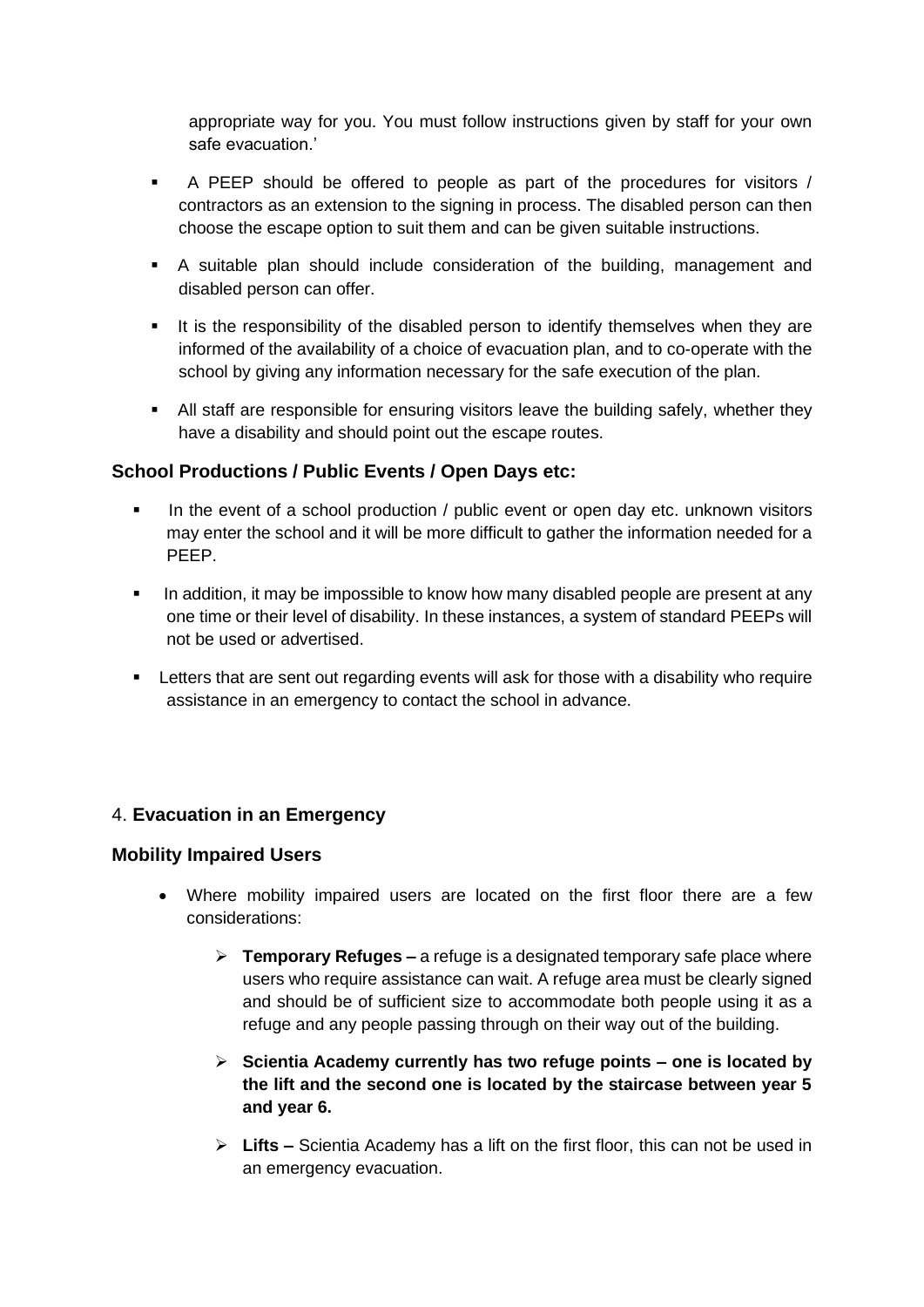- ➢ **Safe Routes –** a PEEP should contain details of the necessary escape route(s). Clear unobstructed gangways and floor layouts should be considered at the planning stage. It is also necessary to ensure that there are (as many as possible) alternative routes and that the routes are not excessively long.
- ➢ Where people will be slower down the stairs or they need to shuffle down the stairs on their bottoms, they will need to wait until the main flow of people have been evacuated for their own safety and the safety of others.

#### **Deaf and Hearing-Impaired Users**

- Generally, most deaf people working alongside hearing colleagues will not require special equipment, providing they have been made aware of what to do in the event of a fire. They will be able to see and understand the behaviour of those around them.
- Pupils who are dear or who have a hearing impairment, should be shown a card highlighting that an emergency evacuation is in place (see appendix). The emergency alarm has flashing beacons as well which will highlight the need for an emergency evacuation.
- Deaf or hearing-impaired persons working alone will need an alternative method of being alerted to an emergency. At Scientia Academy the alarm systems have flashing beacons.

#### **Blind and Partially Sighted Users**

- Staff, pupils, visitors and contractors should be offered orientation training and, where applicable this must include alternative exits from the building.
- If a blind person uses a guide dog, it is important that the dog is also given ample opportunity to learn these routes.

#### **People with Cognitive Disabilities**

- People with cognitive disabilities, including dyslexia, dyspraxia and autism often have problems comprehending what is happening in emergency evacuations.
- Provision of good orientation facilities and measures within the building is essential. There may be a reluctance by some to take an unknown route through and from the school building.
- The PEEP should be used to give them an opportunity to understand the possible need for choice and change of direction during an escape.
- Practice is essential for this group of people. Practice of route options can dramatically reduce the requirement for staff assistance.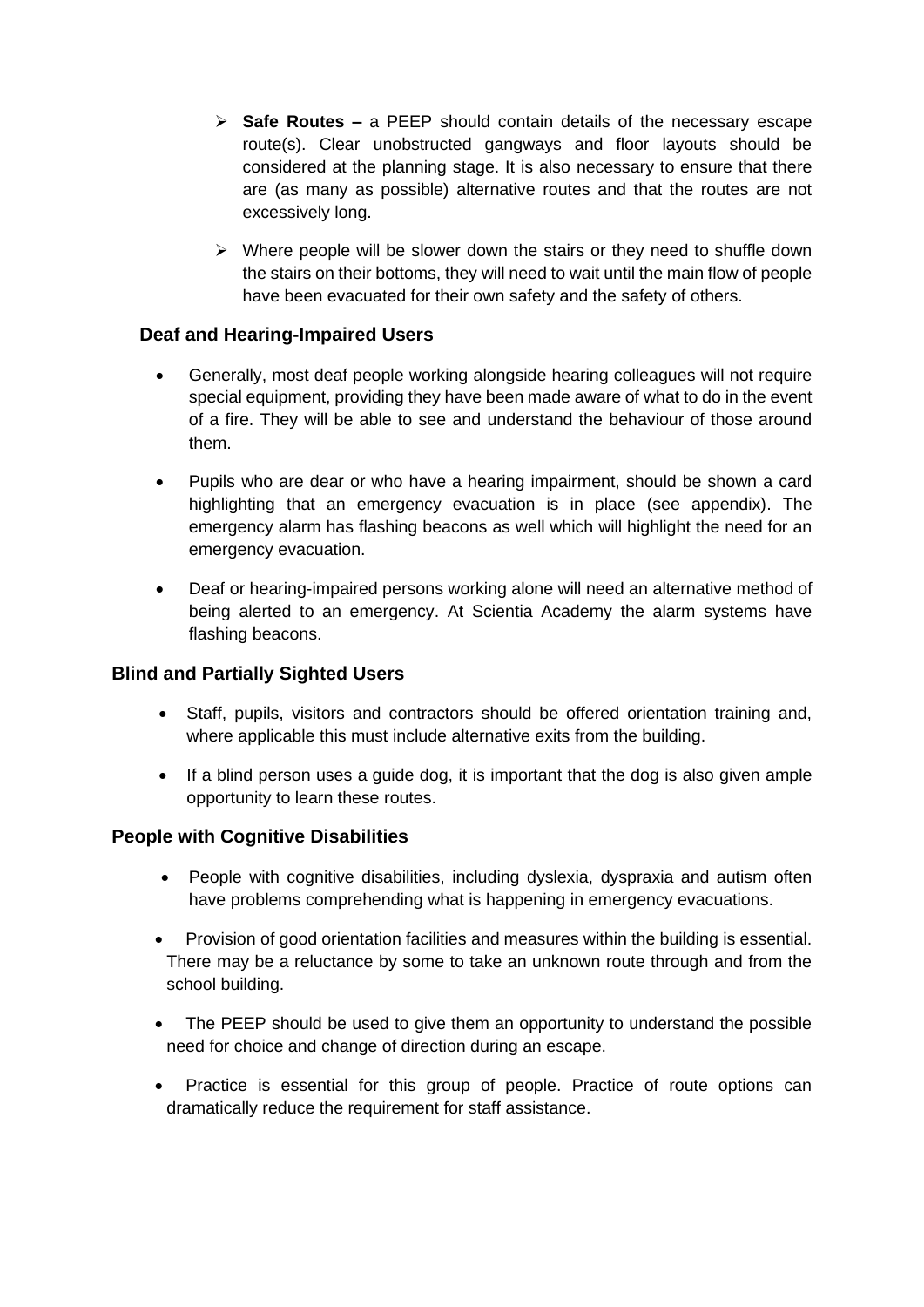## **5. Training**

To be effective, any Emergency Plan depends on the ability of staff to respond efficiently. Staff will therefore receive instructions, practical demonstrations and training appropriate to their responsibilities. This may include some or all of the following elements:

- Fire Drills for Staff / Pupils / Visitors and Contractors
- Fire Awareness Training (Flick)
- Specific training / instruction for nominated members of staff e.g. Fire Wardens
- Specific training / instruction in the use of Evacuation Chairs.

## **6. Record Keeping**

Copies of pupil PEEPs will be held:

- In the classroom (in the medical box)
- In the Pupil File (in the front reception office)
- In the Emergency Evacuation Folder
- In the PEEP Folder
- A copy on Medical Tracker

#### Copies of Staff PEEPs will be held:

- With the employee
- In their staff file (in the Admin Office)
- In the Emergency Evacuation Folder
- In the PEEP Folder
- A copy on Medical Tracker

Copies of Visitor / Contractor PEEPs will be held:

- With the visitor / contractor
- Copy in the Emergency Evacuation Register
- In the PEEP Folder.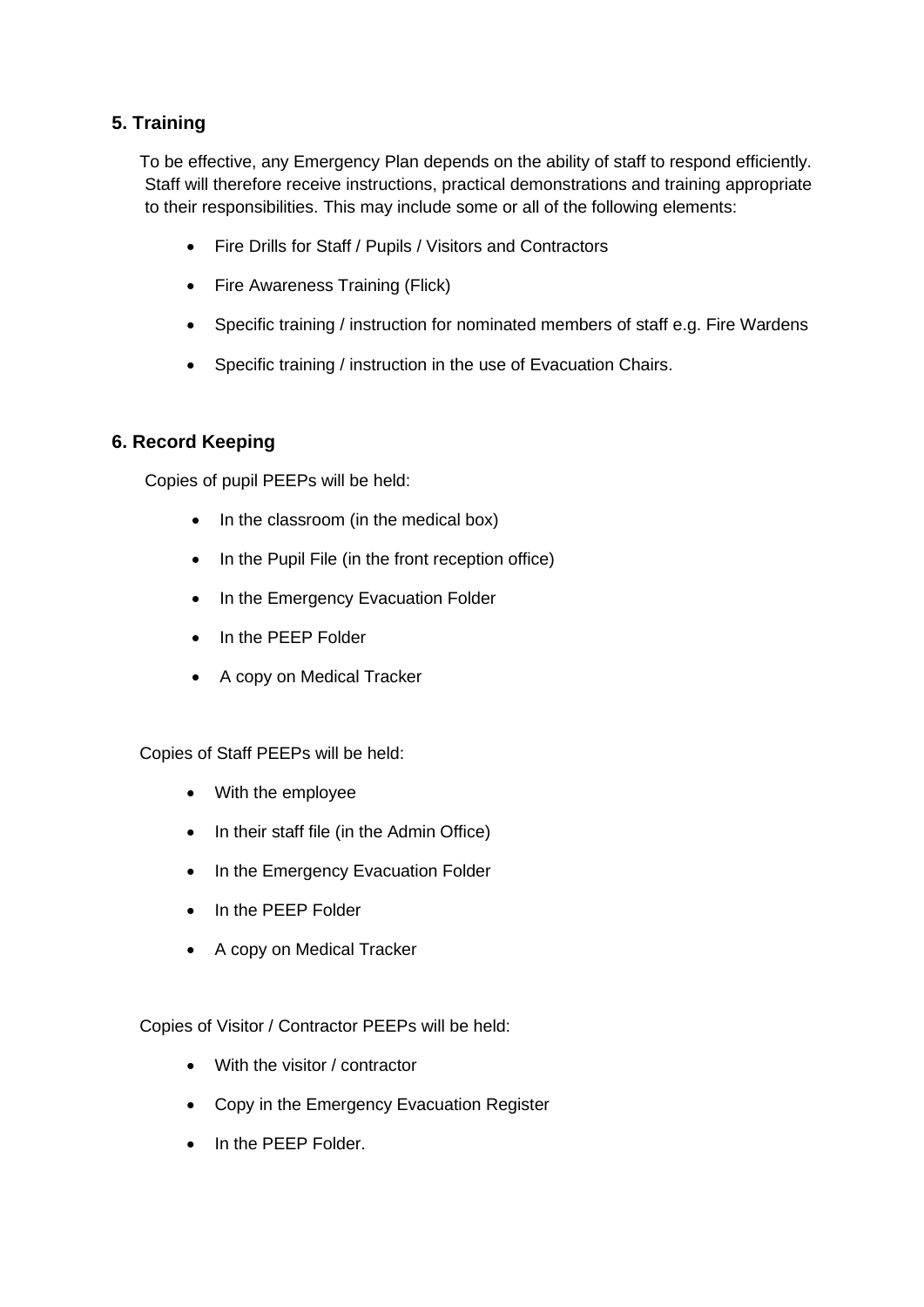### **7. Monitoring and Review**

The effectiveness of this policy will be monitored continually by the Headteacher. Any necessary amendments may be made immediately.

The School Office will inform the Headteacher if there are ways this policy can be implemented better or if any systems change.

The Governing Body will review this policy annually.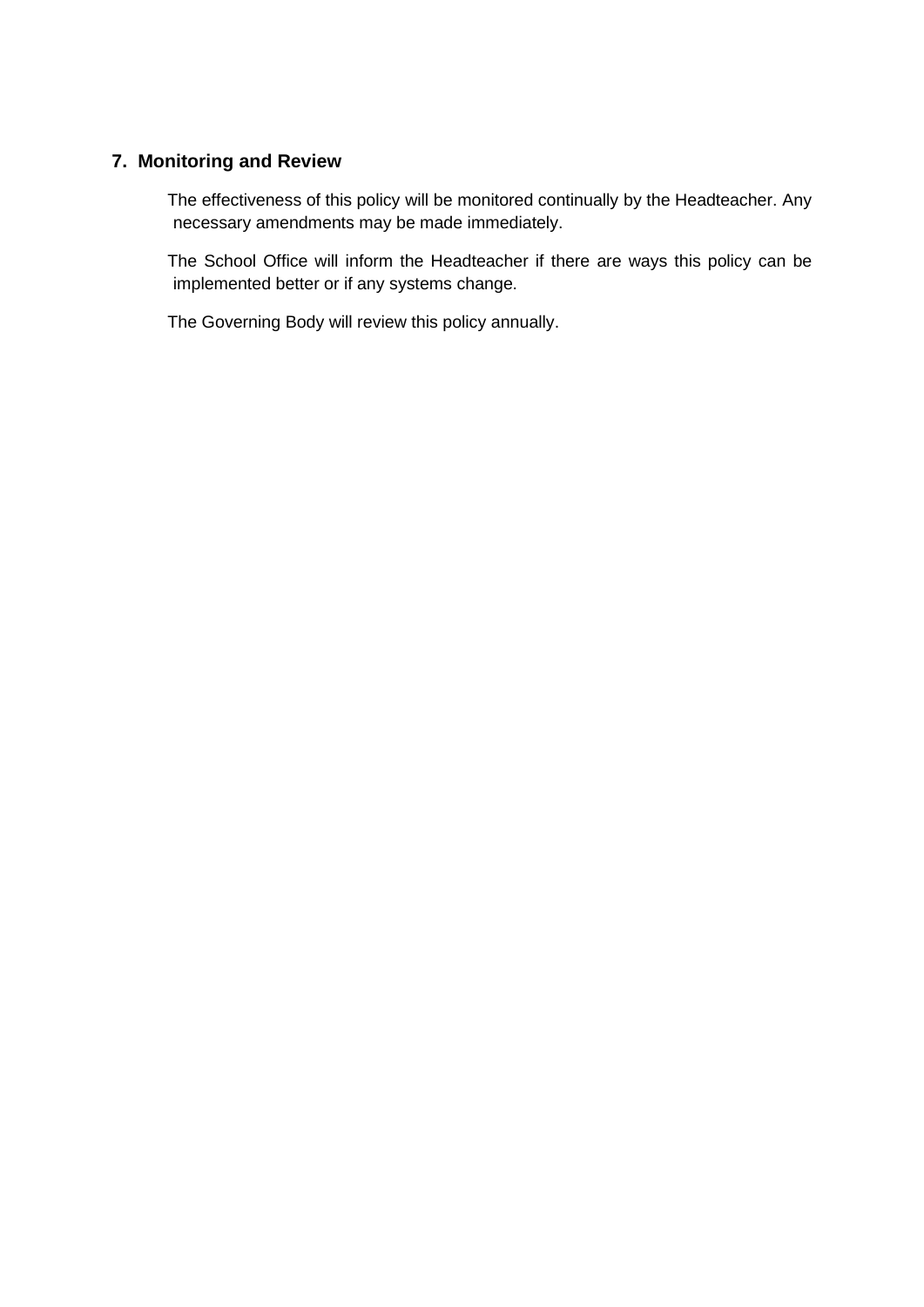## **Appendix 1 – Pupil - Personal Emergency Evacuation Plan (PEEP)**

This form should be completed for any child who requires assistance with any aspect of emergency evacuation. Once developed the PEEP will describe the child's intended means of escape in the event of emergency, including drills. The PEEP will specify what type of assistance is agreed and how it is to be maintained to ensure the child's continued safety and should include assistance required from the point of raising the alarm to passing through the final exit of the building.

**Note:** This plan must be reviewed on an annual basis (at least) and when a significant change in circumstances (of the building or pupil) is anticipated or identified.

| <b>Personal Information</b>                                                                                                                                                    |  |  |  |  |
|--------------------------------------------------------------------------------------------------------------------------------------------------------------------------------|--|--|--|--|
| <b>Pupil details</b>                                                                                                                                                           |  |  |  |  |
| Name:                                                                                                                                                                          |  |  |  |  |
| Class / Year Group:                                                                                                                                                            |  |  |  |  |
| Location of Classroom in building:                                                                                                                                             |  |  |  |  |
| Why does the pupil require support in an emergency evacuation? (how does the pupil's health, mobility,<br>hearing, sight, communication etc. impact on their safe evacuation?) |  |  |  |  |

| <b>Alarm System</b>                                                                                      |  |  |  |
|----------------------------------------------------------------------------------------------------------|--|--|--|
| The Pupil is able / unable to raise the alarm? (delete as appropriate)                                   |  |  |  |
| If the pupil is unable to raise the alarm independently, please detail alternative procedures<br>agreed: |  |  |  |
|                                                                                                          |  |  |  |
| The individual is informed of an emergency by (tick all that apply):                                     |  |  |  |
| <b>Existing Alarm System</b>                                                                             |  |  |  |
| Visual Alarm System                                                                                      |  |  |  |
| Pager Device                                                                                             |  |  |  |
| Peer mentor or support assistant                                                                         |  |  |  |
| Other                                                                                                    |  |  |  |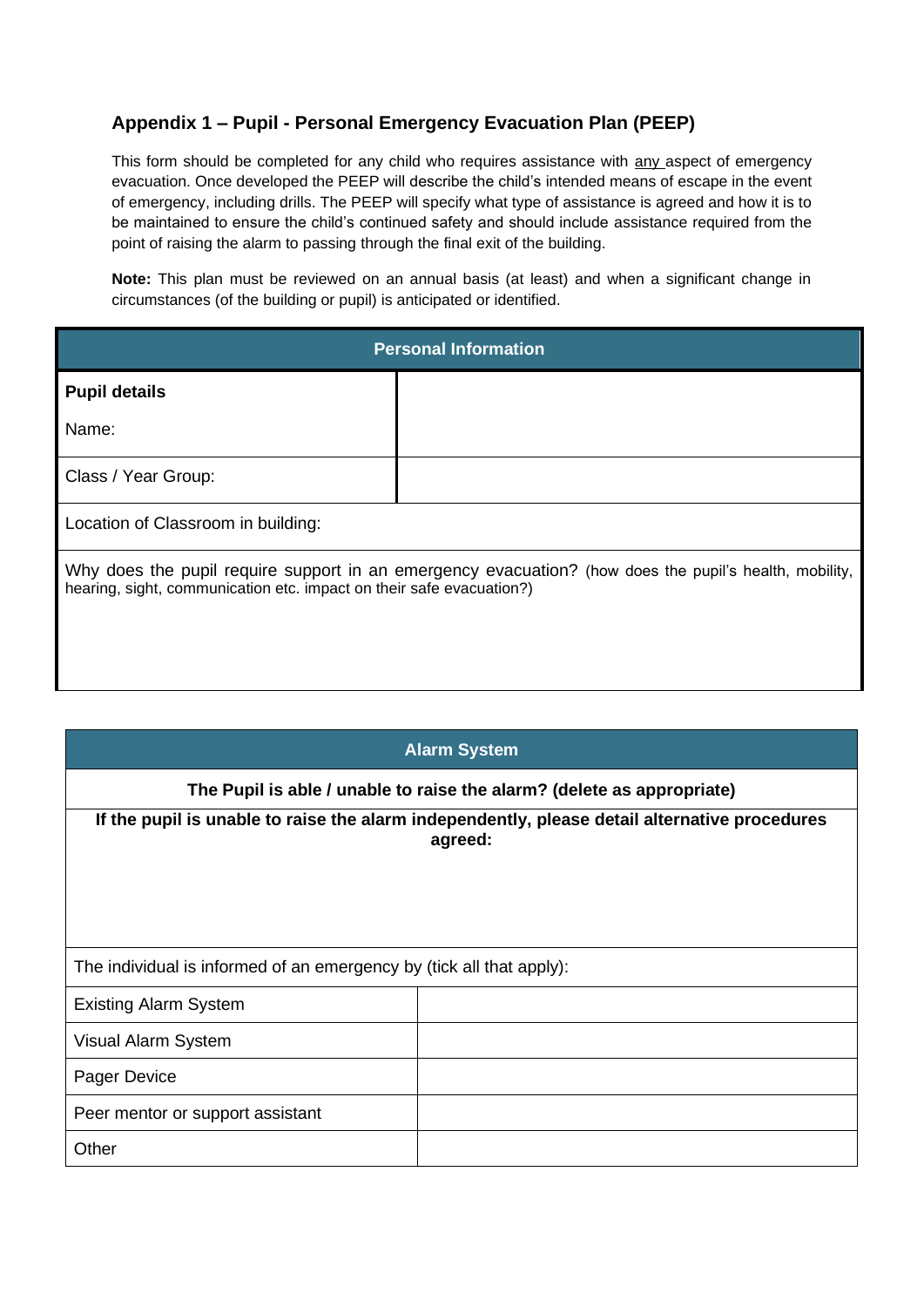| <b>Additional comments</b> | <b>I</b> [Use this section to include any additional<br>Information necessary, such as any training<br>required for these devices and systems.] |
|----------------------------|-------------------------------------------------------------------------------------------------------------------------------------------------|
|                            |                                                                                                                                                 |

## **Person(s) Responsible for Evacuation**

The following people have been designated to give assistance when the individual needs to evacuate the school: (You should identify who will provide back-up cover during absence?)

| Name(s) | <b>Nature of Assistance</b> |
|---------|-----------------------------|
|         |                             |
|         |                             |

| <b>Equipment Required for Evacuation</b>                                               |                   |          |                                   |  |
|----------------------------------------------------------------------------------------|-------------------|----------|-----------------------------------|--|
| Name of equipment                                                                      | Required<br>(Y/N) | Comments | Location of equipment<br>required |  |
| <b>Evac Chair</b>                                                                      |                   |          |                                   |  |
| <b>Mechanical Hoist</b>                                                                |                   |          |                                   |  |
| <b>Vibrating Pager</b>                                                                 |                   |          |                                   |  |
| Other                                                                                  |                   |          |                                   |  |
| Confirmation of the Use of Equipment                                                   |                   |          |                                   |  |
| Does the individual understand how the<br>equipment required will be used and located? |                   |          |                                   |  |
| Does the individual (named above) need training<br>on how the equipment is used?       |                   |          |                                   |  |
| <b>Training on Use of Equipment</b>                                                    |                   |          |                                   |  |
| Name of equipment                                                                      |                   | Date     | Comments                          |  |
| <b>Evac Chair</b>                                                                      |                   | Date     | Comments                          |  |
| <b>Mechanical Hoist</b>                                                                |                   | Date     | Comments                          |  |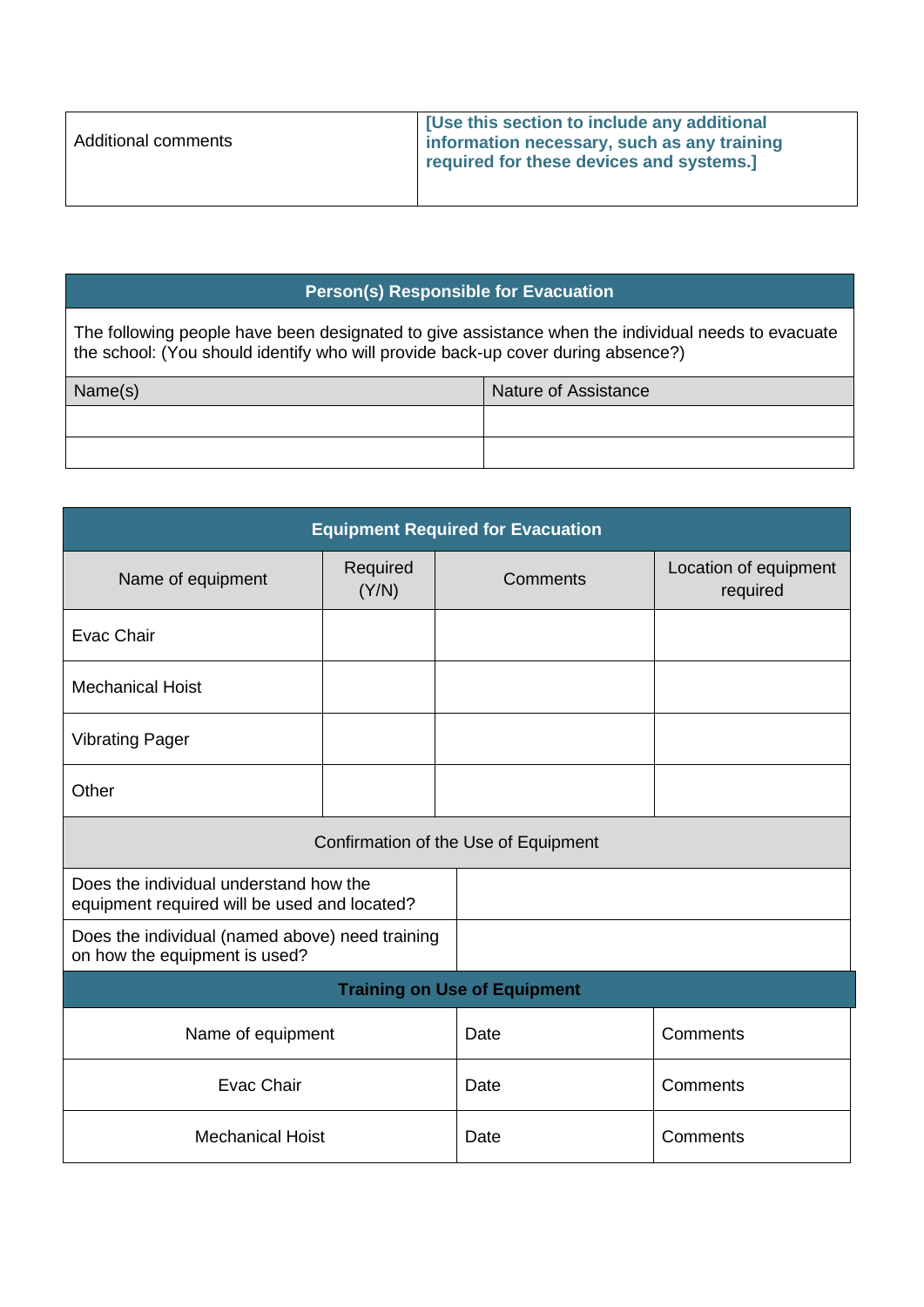| Other |                                                                                                                                                                                                                                                                                                                       | Date                        | Comments |
|-------|-----------------------------------------------------------------------------------------------------------------------------------------------------------------------------------------------------------------------------------------------------------------------------------------------------------------------|-----------------------------|----------|
|       |                                                                                                                                                                                                                                                                                                                       |                             |          |
|       |                                                                                                                                                                                                                                                                                                                       | <b>Evacuation Procedure</b> |          |
|       | The procedure below offers step-by-step instructions on how the individual should be assisted with<br>evacuation from the school. This procedure will be reviewed <b>annually</b> and after an emergency to<br>ensure efficiency is maintained.<br>A copy of the building plan with routes clearly marked to be added |                             |          |
| 1.    |                                                                                                                                                                                                                                                                                                                       |                             |          |
| 2.    |                                                                                                                                                                                                                                                                                                                       |                             |          |
| 3.    |                                                                                                                                                                                                                                                                                                                       |                             |          |
| 4.    |                                                                                                                                                                                                                                                                                                                       |                             |          |
| 5.    |                                                                                                                                                                                                                                                                                                                       |                             |          |
| 6.    |                                                                                                                                                                                                                                                                                                                       |                             |          |

| <b>Practicing the Evacuation / Completion of PEEP</b>                                                                     |     |           |  |  |
|---------------------------------------------------------------------------------------------------------------------------|-----|-----------|--|--|
|                                                                                                                           | Yes | <b>No</b> |  |  |
| Have the route(s) been travelled by pupil and responsible person?                                                         |     |           |  |  |
| Has a copy of the exit route on plan been attached?                                                                       |     |           |  |  |
| Has the equipment detailed above been tried and tested?                                                                   |     |           |  |  |
| Have all issues been completed to full satisfaction?                                                                      |     |           |  |  |
| Has a copy of this form been sent to the person responsible for the fire<br>evacuation?                                   |     |           |  |  |
| Has the person creating this plan informed all relevant staff of these<br>arrangements? Class Teacher / Support Assistant |     |           |  |  |

**Record the length of time of practice evacuation: mins**

**If No to any of the above, please explain:**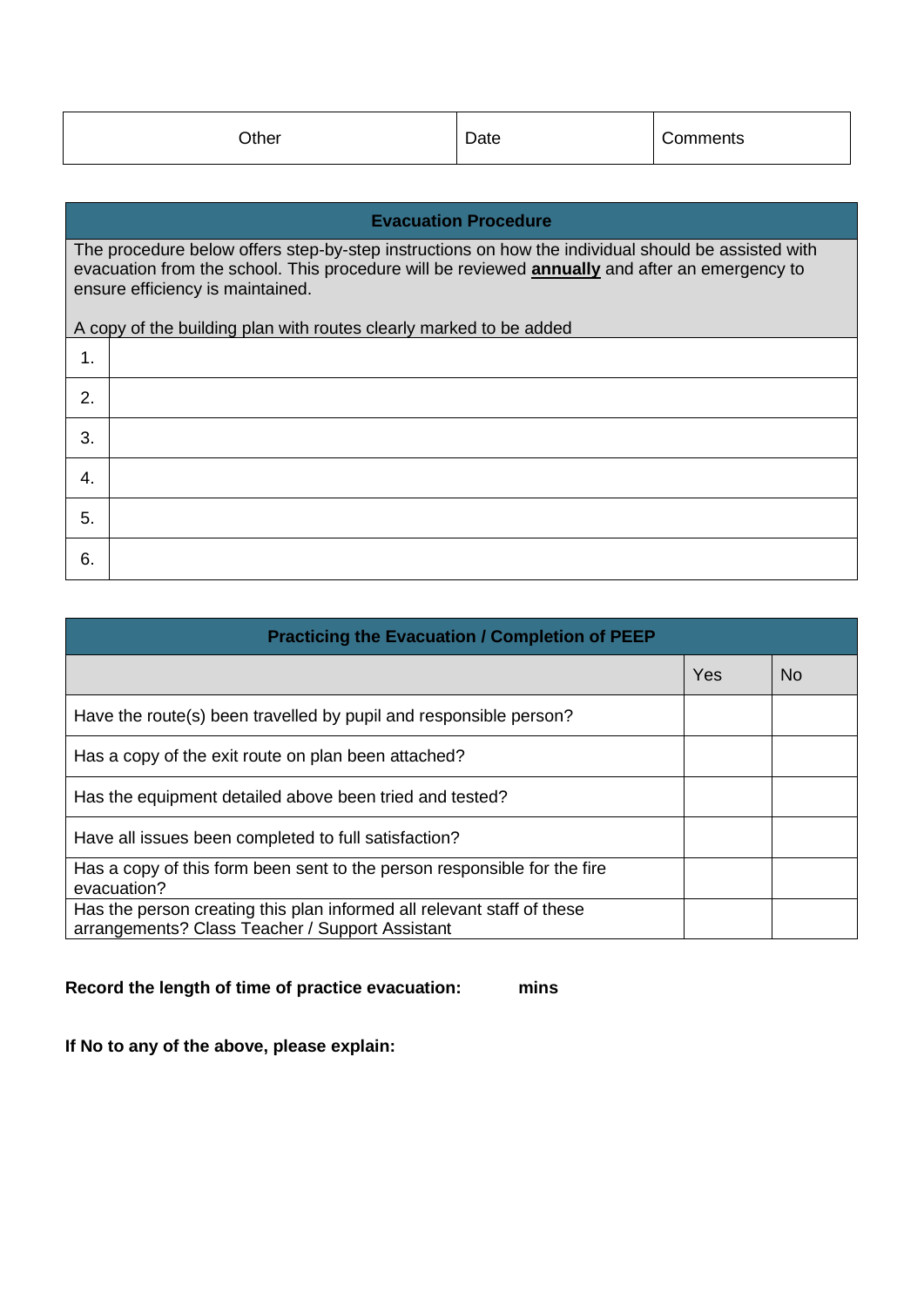| Name / Signature of People Involved in Creating the PEEP |             |                                         |                  |  |
|----------------------------------------------------------|-------------|-----------------------------------------|------------------|--|
| <b>Name</b>                                              | <b>Date</b> | <b>Relationship/</b><br><b>Position</b> | <b>Signature</b> |  |
|                                                          |             |                                         |                  |  |
|                                                          |             |                                         |                  |  |
|                                                          |             |                                         |                  |  |
|                                                          |             |                                         |                  |  |

| <b>Where is PEEP Stored:</b> |             |                                                          |                  |  |
|------------------------------|-------------|----------------------------------------------------------|------------------|--|
| <b>Location</b>              | <b>Date</b> | <b>Name of Person</b><br><b>Copy of PEEP</b><br>Given To | <b>Signature</b> |  |
|                              |             |                                                          |                  |  |
|                              |             |                                                          |                  |  |
|                              |             |                                                          |                  |  |
|                              |             |                                                          |                  |  |

|    | <b>Points to Consider</b>                                                                                                                           |  |  |  |  |
|----|-----------------------------------------------------------------------------------------------------------------------------------------------------|--|--|--|--|
|    | In preparation for completing details in this form, consider the following:                                                                         |  |  |  |  |
| 1. | Does the pupil change classrooms/rooms<br>during the day, which takes them to more than<br>one location within the building and other<br>buildings? |  |  |  |  |
| 2. | Do they have difficulties reading and identifying<br>signs that mark the emergency exits and<br>evacuation routes to emergency exits?               |  |  |  |  |
| 3. | Does the pupil have any difficulties hearing the<br>fire alarm?                                                                                     |  |  |  |  |
| 4. | Are they likely to experience problems<br>independently travelling to the nearest<br>emergency exit?                                                |  |  |  |  |
| 5. | Does the pupil find stairs difficult to use?                                                                                                        |  |  |  |  |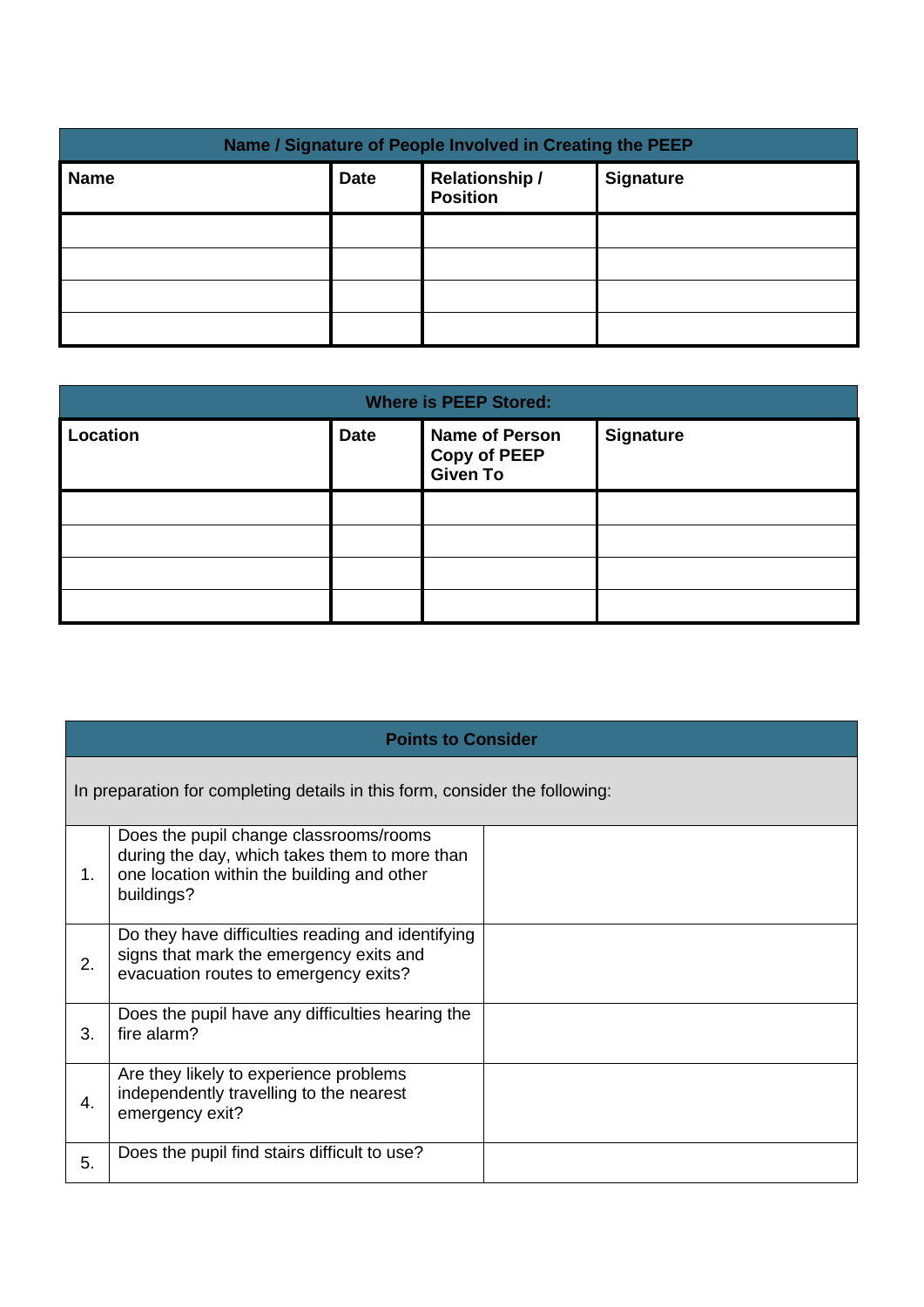| 6 | Are they dependent on a wheelchair for<br>mobility?                                                                |  |
|---|--------------------------------------------------------------------------------------------------------------------|--|
|   | If the pupil uses a wheelchair would they have<br>problems transferring from the wheelchair<br>without assistance? |  |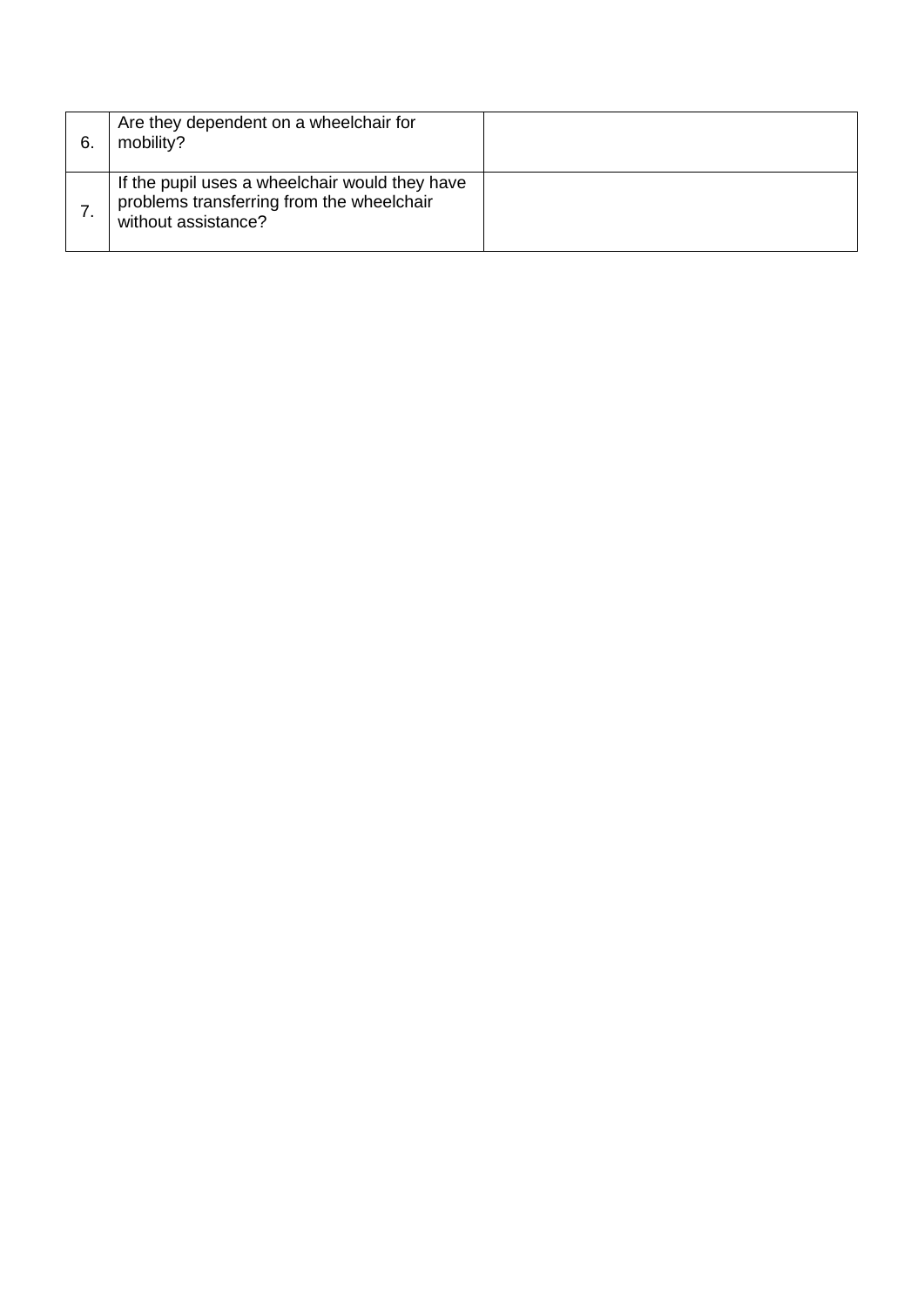#### **Appendix 2 – Staff / Visitors / Contractors - Personal Emergency Evacuation Plan (PEEP)**

Where staff and regular visitors to a building require assistance in the event of an emergency, they need to be provided with a Personal Emergency Evacuation Plan. The plan must be tailored to their individual needs and should give detailed information on their movements during an evacuation. It is also possible that there will need to be some building adaptation to help facilitate their escape and to reduce the need for personal assistance.

#### There are two types of PEEP

- 1. Staff and regular visitors
- 2. Visitors / Contractors

#### Things you need to think about

- The person's movements within the building.
- The types of work that is carried out within the building.
- The different types of escape that can be made available.
- Any relevant building systems e.g. the fire alarm.
- The existing building evacuation procedure.

#### Personal responsibility

Everyone has responsibility to take measures to protect their own safety. This responsibility also applies to disabled people. Therefore, disabled people can be expected to identify themselves when they are informed of the availability of a choice of evacuation plan and co-operate by giving any information necessary for the safe execution of the plan.

#### **What to do with your PEEP**

- You need to keep a copy.
- Provide a copy to your local fire warden.
- Provide a copy to your evacuation buddy and backups.

#### **Staff and Regular Visitors**

| Part 1: Your Details          |  |  |
|-------------------------------|--|--|
| <b>Name</b>                   |  |  |
| Location                      |  |  |
| Alternative working locations |  |  |
| Person developing this plan   |  |  |

#### Part 2: Awareness of Procedure

I have received the evacuation procedure in the following format: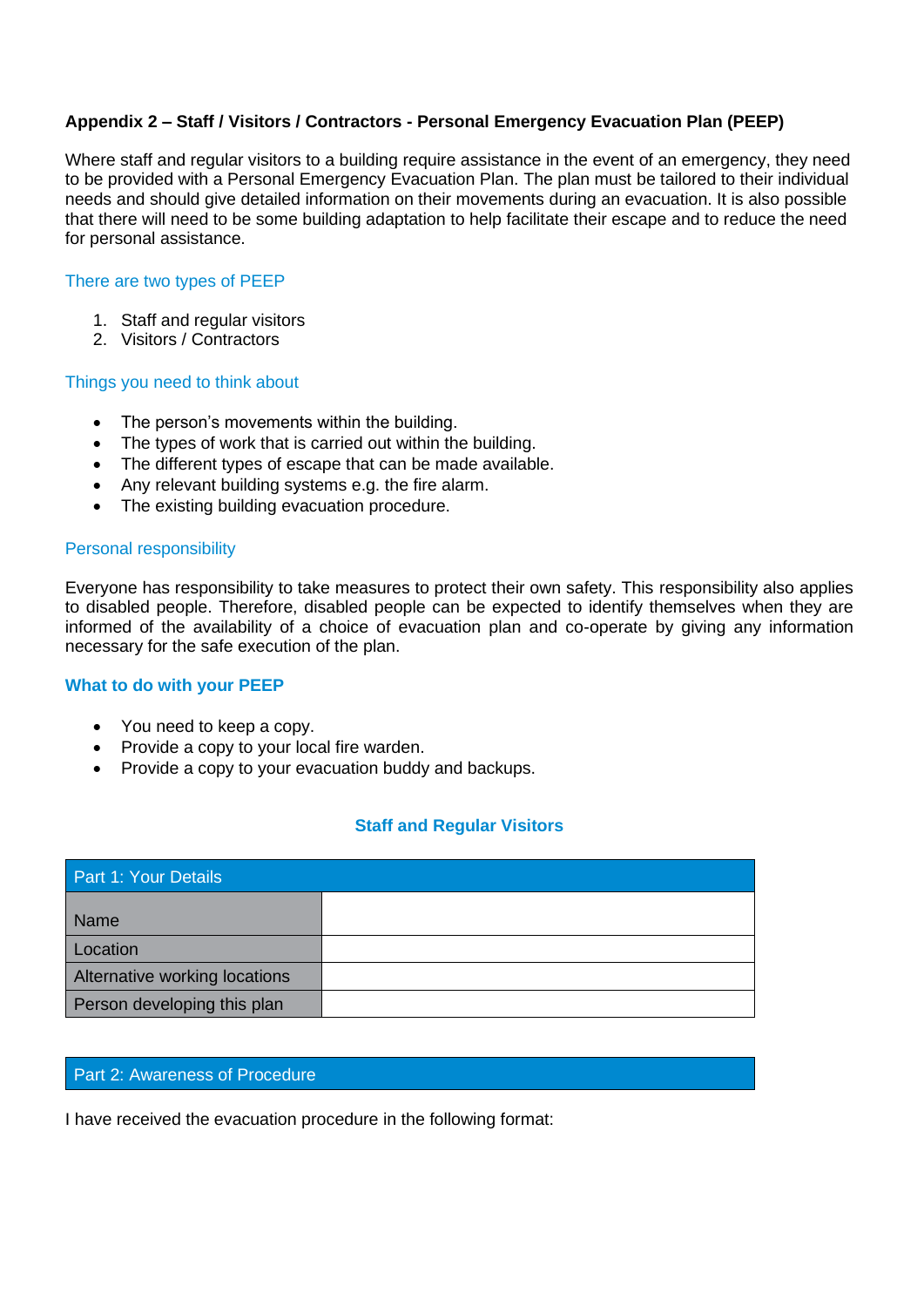| <b>Format</b>                 | <b>Tick</b> | <b>Format</b>                    | <b>Tick</b> |
|-------------------------------|-------------|----------------------------------|-------------|
| <b>Braille</b>                |             | Large print                      |             |
| <b>Electronic format</b>      |             | It has been explained in BSL     |             |
| Audio Tape / CD               |             | I have been shown the evacuation |             |
| I have my own authorised plan |             | routes                           |             |

## Part 3: Alarm System

I am informed of the emergency by:

| How?                                | <b>Tick</b> | How?                                                                            | <b>Tick</b> |
|-------------------------------------|-------------|---------------------------------------------------------------------------------|-------------|
| The existing alarm system           |             | Members of my work team (each of<br>these people require a copy of this<br>PEEP |             |
| Pager device<br>Visual alarm system |             | The fire wardens on my floor (the<br>fire wardens require a copy of this        |             |
|                                     |             | <b>PFFP</b>                                                                     |             |

| Part 4: Getting Out                                                          |          |  |
|------------------------------------------------------------------------------|----------|--|
| Do you require an evacuation<br>buddy?                                       | YES / NO |  |
| Names (Each of these people)<br>require a copy of this PEEP)                 |          |  |
| Back up names (Each of these<br>people require a copy of this<br><i>PFFP</i> |          |  |

| Part 5: Details of your Personal Evacuation Plan |  |
|--------------------------------------------------|--|
|                                                  |  |

| Part 6: Equipment you need to assist with your Evacuation |          |  |
|-----------------------------------------------------------|----------|--|
| Equipment                                                 | Location |  |
|                                                           |          |  |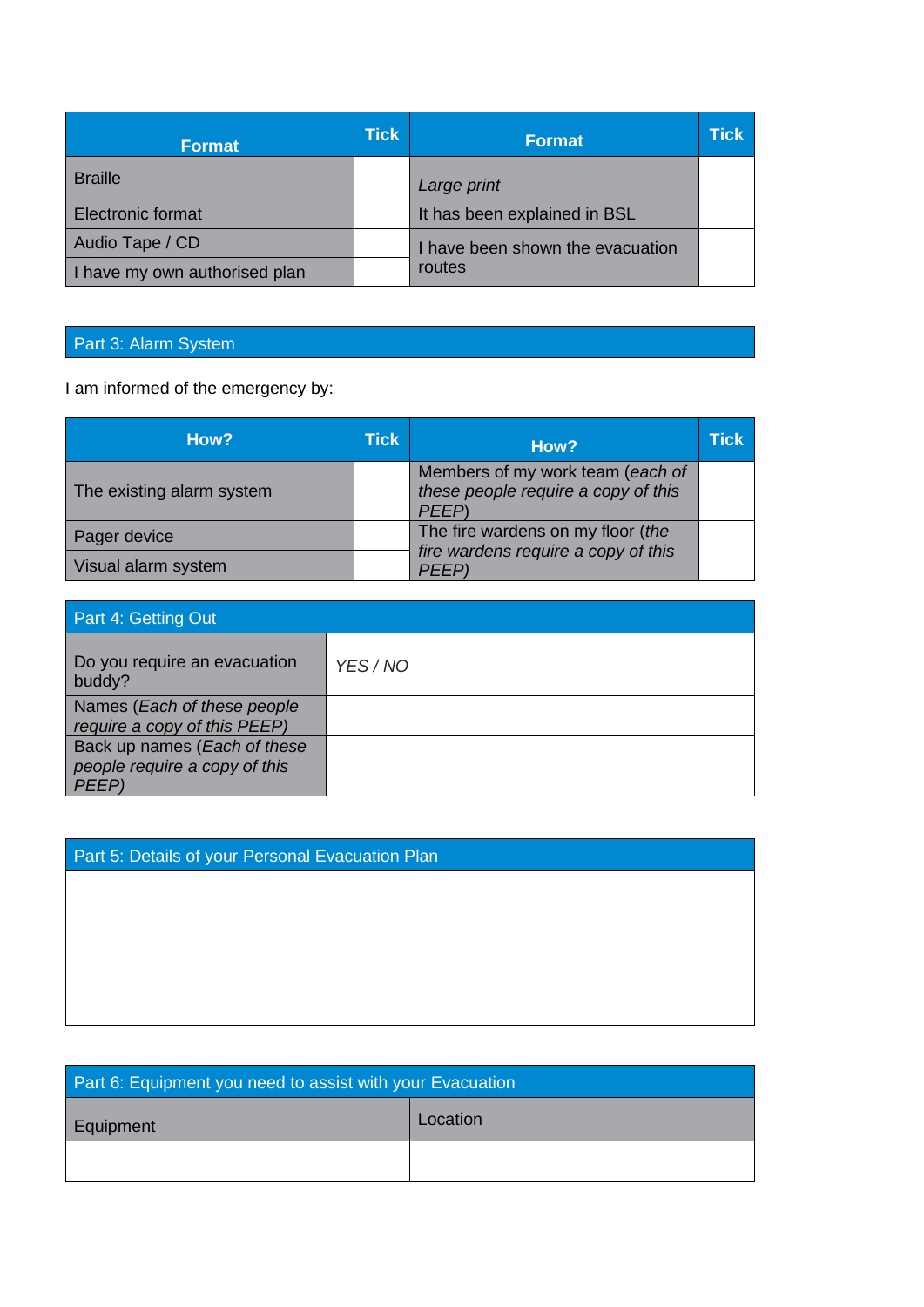## Part 7: Your Practice Diary

List here when you plan to test your PEEP. When you test your PEEP make notes here of any issues you had that need to be resolved.

| Date | Details |
|------|---------|
|      |         |
|      |         |
|      |         |
|      |         |

| Part 8: People who have been given a copy of your PEEP |          |      |
|--------------------------------------------------------|----------|------|
| Name                                                   | Location | Date |
|                                                        |          |      |
|                                                        |          |      |
|                                                        |          |      |
|                                                        |          |      |